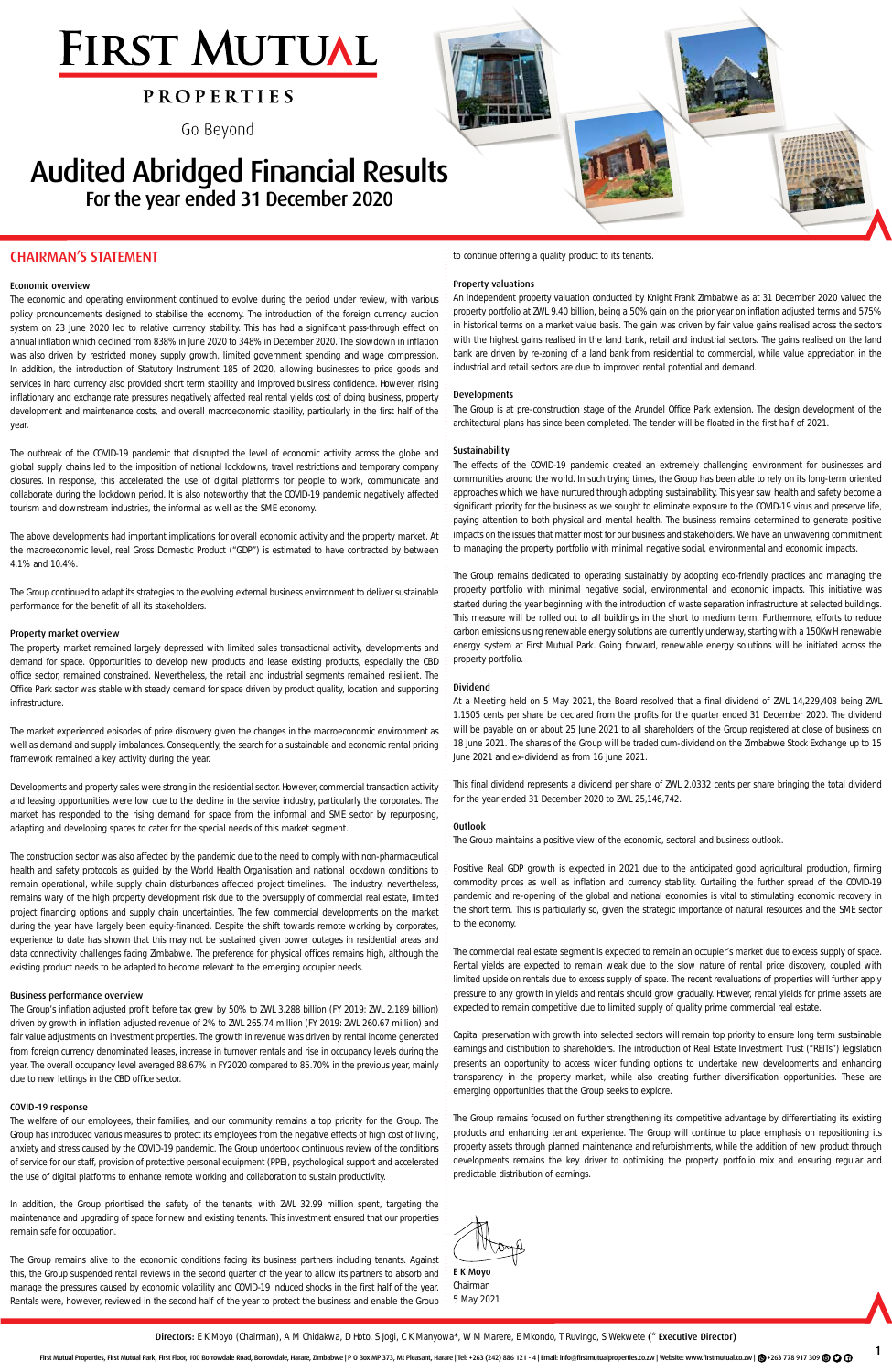# FIRST MUTUAL

#### **PROPERTIES**

Go Beyond

2

es Limited decided to dispose of a residential parcel of land, as part of the Groups ongoing capital recycling strategy. There and the sale is expected to be completed before the end of or sale (as stipulated in IFRS 5- Noncurrent assets held for sale ember 2020. The asset was reclassified to current assets from cation has no effect on prior year figures.

#### Consolidated Statement of Financial Position

| <u>Consolidated Statement of Financial Position</u>                           |     |                |                                                      |                  |                |  |  |  |
|-------------------------------------------------------------------------------|-----|----------------|------------------------------------------------------|------------------|----------------|--|--|--|
| As at 31 December 2020<br><b>HISTORICAL COST</b><br><b>INFLATION ADJUSTED</b> |     |                |                                                      |                  |                |  |  |  |
|                                                                               |     | <b>Audited</b> | Audited                                              | <b>Unaudited</b> | Unaudited      |  |  |  |
|                                                                               |     |                | Note 31 Dec 2020 31 Dec 2019 31 Dec 2020 31 Dec 2019 |                  |                |  |  |  |
|                                                                               |     | <b>ZWL 000</b> | <b>ZWL 000</b>                                       | <b>ZWL 000</b>   | <b>ZWL 000</b> |  |  |  |
| <b>ASSETS</b>                                                                 |     |                |                                                      |                  |                |  |  |  |
| Investment properties                                                         | 5.1 | 9,395,892      | 6,244,903                                            | 9,395,892        | 1,392,132      |  |  |  |
| Vehicles and equipment                                                        | 6   | 4.527          | 5.889                                                | 176              | 197            |  |  |  |
| Financial assets at fair value thorough profit or loss                        | 7   | 4,737          | 2,118                                                | 4,737            | 472            |  |  |  |
| Financial assets at ammortised cost                                           | 8   | 390            | 1.752                                                | 390              | 390            |  |  |  |
|                                                                               |     | 9,405,546      | 6,254,662                                            | 9,401,195        | 1,393,191      |  |  |  |
| Current assets                                                                |     |                |                                                      |                  |                |  |  |  |
| Inventory                                                                     |     | 632            | 880                                                  | 182              | 100            |  |  |  |
| Tax receivable                                                                |     |                | 892                                                  |                  | 199            |  |  |  |
| Trade and other receivables                                                   | 9   | 52,112         | 35,203                                               | 49,773           | 7,848          |  |  |  |
| Investment property held for sale                                             | 5.2 | 48,818         |                                                      | 48,818           |                |  |  |  |
| Cash and cash equivalents                                                     | 10  | 124,032        | 81,379                                               | 124,032          | 18,141         |  |  |  |
|                                                                               |     | 225,594        | 118,354                                              | 222,805          | 26,288         |  |  |  |
| <b>Total Assets</b>                                                           |     | 9,631,140      | 6,373,016                                            | 9,624,000        | 1,419,479      |  |  |  |
| <b>EQUITY AND LIABILITIES</b>                                                 |     |                |                                                      |                  |                |  |  |  |
| Ordinary share capital                                                        |     | 46,958         | 46.958                                               | 1,198            | 1.198          |  |  |  |
| Retained earnings                                                             |     | 8,686,515      | 5,116,723                                            | 8,723,959        | 1,159,574      |  |  |  |
| Total Shareholders' Equity                                                    |     | 8,733,473      | 5,163,681                                            | 8,725,157        | 1,160,772      |  |  |  |
| Non-current liabilities                                                       |     |                |                                                      |                  |                |  |  |  |
| Deferred tax liabilities                                                      | 11  | 840.624        | 1,169,398                                            | 841,971          | 250.379        |  |  |  |
|                                                                               |     | 840,624        | 1,169,398                                            | 841,971          | 250,379        |  |  |  |
| <b>Current liabilities</b>                                                    |     |                |                                                      |                  |                |  |  |  |
| Current income tax liability                                                  |     | 4,061          | 738                                                  | 4,061            | 164            |  |  |  |
| Trade and other payables                                                      | 12  | 52,982         | 39,199                                               | 52,811           | 8,164          |  |  |  |
|                                                                               |     | 57,043         | 39,937                                               | 56,872           | 8,328          |  |  |  |
| <b>Total Liabilities</b>                                                      |     | 897,667        | 1,209,335                                            | 898,843          | 258,707        |  |  |  |
| <b>Total Equity and Liabilities</b>                                           |     | 9,631,140      | 6,373,016                                            | 9,624,000        | 1,419,479      |  |  |  |

## Consolidated Statement of Comprehensive Income

| For the year ended 31 December 2020           |    |                                                     |                                                      |                  |                  |
|-----------------------------------------------|----|-----------------------------------------------------|------------------------------------------------------|------------------|------------------|
|                                               |    | <b>INFLATION ADJUSTED</b><br><b>HISTORICAL COST</b> |                                                      |                  |                  |
|                                               |    | <b>Audited</b>                                      | Audited                                              | <b>Unaudited</b> | <b>Unaudited</b> |
|                                               |    |                                                     | Note 31 Dec 2020 31 Dec 2019 31 Dec 2020 31 Dec 2019 |                  |                  |
|                                               |    | <b>ZWL 000</b>                                      | <b>ZWL 000</b>                                       | <b>ZWL 000</b>   | <b>ZWL 000</b>   |
| Revenue                                       | 13 | 265,740                                             | 260,666                                              | 177,823          | 23,996           |
| Property expenses                             | 14 | (64,279)                                            | (62, 822)                                            | (40,565)         | (6,747)          |
| Allowance for credit losses                   |    | (6.427)                                             | (3,388)                                              | (6.427)          | (755)            |
| Specific write-offs                           |    | (163)                                               |                                                      | (163)            |                  |
| Net property income (NPI)                     |    | 194,871                                             | 194,456                                              | 130,668          | 16,494           |
| Employee related expenses                     |    | (71, 874)                                           | (45,677)                                             | (53, 817)        | (4,476)          |
| Other expenses                                |    | (52, 242)                                           | (48, 302)                                            | (35, 285)        | (4, 379)         |
| NPI after admin expenses                      |    | 70,755                                              | 100,477                                              | 41,566           | 7,639            |
| Fair value adjustment - investment properties |    | 3,199,807                                           | 2,174,409                                            | 8,052,578        | 1,246,756        |
| Net monetary (loss)/gain                      |    | (141, 273)                                          | (181, 863)                                           |                  |                  |
| Finance income                                | 16 | 1,993                                               | 3,525                                                | 1,286            | 254              |
| Other income                                  | 17 | 156,246                                             | 92,298                                               | 94,208           | 12,446           |
| Finance costs                                 |    |                                                     | (19)                                                 |                  | (1)              |
| Profit before income tax                      | 15 | 3,287,528                                           | 2,188,827                                            | 8,189,638        | 1,267,094        |
| Income tax credit/(expense)                   | 18 | 306,036                                             | (671,260)                                            | (614, 336)       | (236, 552)       |
| Profit for the period                         |    | 3,593,564                                           | 1,517,567                                            | 7,575,302        | 1,030,542        |
| Other comprehensive income for the period     |    |                                                     |                                                      |                  |                  |
| Total comprehensive profit for the period     |    | 3,593,564                                           | 1,517,567                                            | 7,575,302        | 1,030,542        |
| Attributable to:                              |    |                                                     |                                                      |                  |                  |
| - Owners of the parent                        |    | 3,593,564                                           | 1,517,567                                            | 7,575,302        | 1,030,542        |
| Total profit for the period                   |    | 3,593,564                                           | 1,517,567                                            | 7,575,302        | 1,030,542        |
|                                               |    |                                                     |                                                      |                  |                  |
| Basic and diluted earnings per share (ZWL)    |    | 2.91                                                | 1.23                                                 | 6.12             | 0.83             |
| Headline earnings per share (ZWL)             |    | 2.91                                                | 1.23                                                 | 6.12             | 0.83             |
| Weighted average number of shares in issue    |    | 1,236,791                                           | 1,236,791                                            | 1,236,791        | 1,236,791        |

#### Consolidated Statement of Changes in Equity

Sharehold

| For the year ended 31 December 2020 |                      |          |                                      |                              |
|-------------------------------------|----------------------|----------|--------------------------------------|------------------------------|
|                                     |                      |          | Inflation adjusted                   |                              |
| All figures in ZWL                  |                      |          | Attributable to owners of the parent |                              |
|                                     |                      |          |                                      | Total                        |
|                                     | Ordinary             | Treasury |                                      | <b>Retained Shareholders</b> |
|                                     | <b>Share Capital</b> | shares   | Earnings                             | Equity                       |
| At 01 January 2019                  | 47,828               | (773)    | 3,615,557                            | 3,662,612                    |
| Acquisition of treasury shares      |                      | (97      |                                      | (97                          |
| Profit of the period                |                      |          | 1.517.567                            | 1.517.567                    |
| Dividend paid                       |                      |          | (16.401)                             | (16, 401)                    |
| At 31 December 2019                 | 47,828               | (870)    | 5,116,723                            | 5,163,681                    |
| Profit of the period                |                      |          | 3.593.564                            | 3.593.564                    |

# **Audited Abridged Financial Results**

For the year ended 31 December 2020

#### Consolidated Statement of Cash Flows

| For the year ended 31 December 2020         | <b>INFLATION ADJUSTED</b> |                | <b>HISTORICAL COST</b> |                 |
|---------------------------------------------|---------------------------|----------------|------------------------|-----------------|
|                                             | <b>Audited</b>            | Audited        | <b>Unaudited</b>       | Unaudited       |
|                                             | 31 Dec 2020               | 31             | Dec 2019 31 Dec 2020   | Dec 2019<br>-31 |
|                                             | <b>ZWL 000</b>            | <b>ZWL 000</b> | <b>ZWL 000</b>         | <b>ZWL 000</b>  |
| Profit before tax                           | 3,287,528                 | 2,188,827      | 8,189,638              | 1,267,094       |
| Adjustment for non-cash items               | (3, 194, 019)             | (2,080,120)    | (8, 135, 257)          | (1,251,315)     |
| Cash flows from operating activities before |                           |                |                        |                 |
| working capital adjustments                 | 93,509                    | 108,707        | 54,381                 | 15,779          |
| Working capital adjustments                 | (9,305)                   | (13,242)       | (3,787)                | (1,011)         |
| Cash generated from operations              | 84,204                    | 95,465         | 50,594                 | 14,768          |
| Tax paid                                    | (23, 223)                 | (19,519)       | (18,641)               | (2,082)         |
| Interest paid                               |                           | (19)           |                        | (1)             |
| Net cash flow from operating activities     | 60,981                    | 75,927         | 31,953                 | 12,685          |
| Net cash flows used in investing activities | 1,091                     | 2,703          | 957                    | 1,042           |
| Net cash flows from financing activities    | (12, 307)                 | (16, 977)      | (10, 917)              | (842)           |
| Net increase in cash and cash equivalents   | 49,765                    | 61,653         | 21,993                 | 12,885          |
| Inflation effect on overall cashflows       | (146, 512)                | (78, 417)      |                        |                 |
| Opening cash and cash equivalents           | 81,379                    | 15,636         | 18,141                 | 561             |
| Effects of changes in foreign currency      | 139,400                   | 82,507         | 83,898                 | 4,695           |
| Cash and cash equivalents at 31 December    | 124,032                   | 81,379         | 124,032                | 18,141          |

Fair value adjustments and the contract of the contract of the contract of the contract of the contract of the contract of the contract of the contract of the contract of the contract of the contract of the contract of the Closing balance 9,395,892 6,244,903 9,395,892 1,392,132

INFLATION ADJUSTED HISTORICAL COST

#### Notes to the Consolidated Financial Statements For the year ended 31 December 2020

#### 1 Corporate information

First Mutual Properties Limited is a public company incorporated and domiciled in Zimbabwe and its shares are publicly traded on the Zimbabwe Stock Exchange. The principal activities of the Group are property investment, development and management. The consolidated financial statements of the Group for the year ended 31 December 2020 were authorised for issue in accordance with a resolution of the directors at a meeting held on 5 May 2021.

#### 2 Statement of compliance

The Group's financial statements have been prepared in accordance with International Financial Reporting Standard ("IFRS") as issued by the International Accounting Standards Board ("the IASB"), International Financial Reporting Interpretations Committee ("IFRIC") as issued by the IFRS Interpretations Committee ("IFRS IC") and in a manner required by the Zimbabwe Companies and Other Business Entities Act (Chapter 24:31) except for non compliance with IAS 21, Effects of changes in foreign exchange rates and IAS 8, Accounting policies, changes in accounting estimates and errors. The financial statements are based on statutory records that are maintained under the historical cost convention except for investment properties and equity securities at fair value through profit or loss that have been measured on a fair value basis.

#### Auditor's statement

"The consolidated and separate inflation adjusted financial statements from which this abridged version has been extracted, have been audited by Ernst & Young Chartered Accountants (Zimbabwe). An adverse opinion has been issued thereon due to non-compliance with the requirements of International Accounting Standard (IAS) 21, "The Effects of Foreign Exchange Rates", International Accounting Standard 8 "Accounting Policies, Changes in Accounting Estimates and Errors", valuation of investment properties in USD and converting to ZWL at the year-end auction rate and the consequential impact of applying International Accounting standard 29 "Financial Reporting in Hyperinflationary Economies" on incorrect base numbers. The auditor's report is available for inspection at the Group's registered office." The Audit Partner for this engagement was Mrs Constance Chakona (PAAB Practising number 0431).

| Dividend paid                                   |                               |                | (23, 772)                                                      | (23, 772)                             |                                                                                                                                                                                                                                                                        | Fair value adjustments                                                                                         |
|-------------------------------------------------|-------------------------------|----------------|----------------------------------------------------------------|---------------------------------------|------------------------------------------------------------------------------------------------------------------------------------------------------------------------------------------------------------------------------------------------------------------------|----------------------------------------------------------------------------------------------------------------|
| At 31 December 2020                             | 47,828                        | (870)          | 8,686,515                                                      | 8,733,473                             |                                                                                                                                                                                                                                                                        | Closing balance                                                                                                |
| All figures in ZWL                              |                               |                | <b>Historical Cost</b><br>Attributable to owners of the parent | 5.2                                   | Investment property held for sale<br>During the year, the directors of First Mutual Properti<br>known as 103 Kingsmead Road, Borrowdale, Harare a<br>is an interested party whose offer has been accepted<br>30 June 2021. Conditions for the classification as held f |                                                                                                                |
|                                                 | Ordinary                      | Treasury       |                                                                | Total<br><b>Retained Shareholders</b> |                                                                                                                                                                                                                                                                        | and discontinued operations) were met as at 31 Dece<br>investment property as disclosed below. The reclassific |
| Shareholders Equity<br>At 1 January 2019        | <b>Share Capital</b><br>1,238 | shares<br>(20) | Earnings<br>129,762                                            | Equity<br>130,980                     |                                                                                                                                                                                                                                                                        | Investment property held for sale                                                                              |
| Profit for the year                             |                               |                | 1,030,542                                                      | 1,030,542                             | 6                                                                                                                                                                                                                                                                      | Vehicles and equipment                                                                                         |
| Acquisition of treasury shares<br>Dividend paid |                               | (20)           | (730)                                                          | (20)<br>(730)                         |                                                                                                                                                                                                                                                                        | At I January<br>Additions                                                                                      |
| At 31 December 2019                             | 1,238                         | (40)           | 1,159,574                                                      | 1,160,772                             |                                                                                                                                                                                                                                                                        | <b>Disposals</b>                                                                                               |
| Profit of the period                            |                               |                | 7,575,302                                                      | 7,575,302                             |                                                                                                                                                                                                                                                                        | Depreciation<br>Closing balance                                                                                |
| Dividend paid                                   |                               |                | (10, 917)                                                      | (10, 917)                             |                                                                                                                                                                                                                                                                        |                                                                                                                |
| At 31 December 2020                             | 1,238                         | (40)           | 8,723,959                                                      | 8,725,157                             |                                                                                                                                                                                                                                                                        | Financial assets at fair value through profit or loss                                                          |
|                                                 |                               |                |                                                                |                                       |                                                                                                                                                                                                                                                                        | At I January<br>Fair value adjustments<br>Closing balance                                                      |

#### Inflation adjustments

For the purpose of fair presentation in accordance with International Accounting Standard 29 "Financial Reporting in Hyper Inflationary Economies", the financial statements have been restated for changes in the general purchasing power of the ZWL and appropriate adjustments have been made. The restatement has been calculated by means of conversion factors derived from the month on month Consumer Price Index ("CPI") prepared by the Zimbabwe Statistical Agency. All items in the income statement are restated by applying the relevant monthly conversion factors. The conversion factors used are as follows:

| Date      | (PI      | Conversion factor |
|-----------|----------|-------------------|
| 31-Dec-20 | 2.474.51 | 1.00              |
| 31-Dec-19 | 551.63   | 449               |
| 30-Sep-18 | 64.06    | 38.63             |

#### 3 Accounting policies

The accounting policies adopted in the preparation of the full year results are consistent with those followed in the preparation of the Group's annual report for the year ended 31 December 2020.

#### 4 Reporting period and currency

The reporting period is 1 January 2020 to 31 December 2020. The financial statements are presented in Zimbabwean dollars ("ZWL") being the functional and reporting currency of the primary economic environment in which the Group operates.

#### 5 Fair value measurement

The Group's fair values of its investment properties are based on valuations performed by Knight Frank Zimbabwe an accredited independent valuer.

Knight Frank is a specialist in valuing these types of investment properties and has recent experience in the location and category of the investment properties being valued. The valuations are based upon assumptions on future rental income, anticipated maintenance costs, future development costs and the approproiate discount rate. Where the market information is available, the valuers make use of market information from transactions of smillar properties.

Significant judgements were applied as at 31 December 2020 as a result of the uncertainities resulting from the hyperinflationary economic environment, currency shifts, excessive market volatility and lack of recent transactions conducted in ZWL.

|     |                                     | Audited        | Audited                                         | Unaudited      | Unaudited      |
|-----|-------------------------------------|----------------|-------------------------------------------------|----------------|----------------|
|     |                                     |                | 31 Dec 2020 31 Dec 2019 31 Dec 2020 31 Dec 2019 |                |                |
| 5.1 | Investment properties               | <b>ZWL 000</b> | ZWL 000                                         | <b>ZWL 000</b> | <b>ZWL 000</b> |
|     | At 1 January                        | 6.244.903      | 4.071.979                                       | 1.392.132      | 146.150        |
|     | <b>Disposals</b>                    |                | (5.285)                                         |                | (1,086)        |
|     | Reclassification to held for sale   | (48, 818)      |                                                 | (48.818)       |                |
|     | Improvements to existing properties |                | 3.800                                           |                | 312            |

| Investment property held for sale                     | 48,818  | ۰       | 48,818 |      |
|-------------------------------------------------------|---------|---------|--------|------|
| Vehicles and equipment                                |         |         |        |      |
| At I January                                          | 5.889   | 6.391   | 197    | 179  |
| <b>Additions</b>                                      | 176     | 1.201   | 47     | 66   |
| <b>Disposals</b>                                      |         | (54)    |        | (1)  |
| Depreciation                                          | (1.538) | (1.649) | (68)   | (47) |
| Closing balance                                       | 4,527   | 5,889   | 176    | 197  |
| Financial assets at fair value through profit or loss |         |         |        |      |
| At I January                                          | 2.118   | 4.596   | 472    | 165  |
| Fair value adjustments                                | 2.619   | (2.478) | 4.265  | 307  |
| Closing balance                                       | 4,737   | 2,118   | 4,737  | 472  |

**Recutive Director)** 

First Mutual Properties, First Mutual Park, First Floor, 100 Borrowdale Road, Borrowdale, Harare, Zimbabwe | P 0 Box MP 373, Mt Pleasant, Harare | Tel: +263 (242) 886 121 - 4 | Email: info@firstmutual/properties.co.zw | We